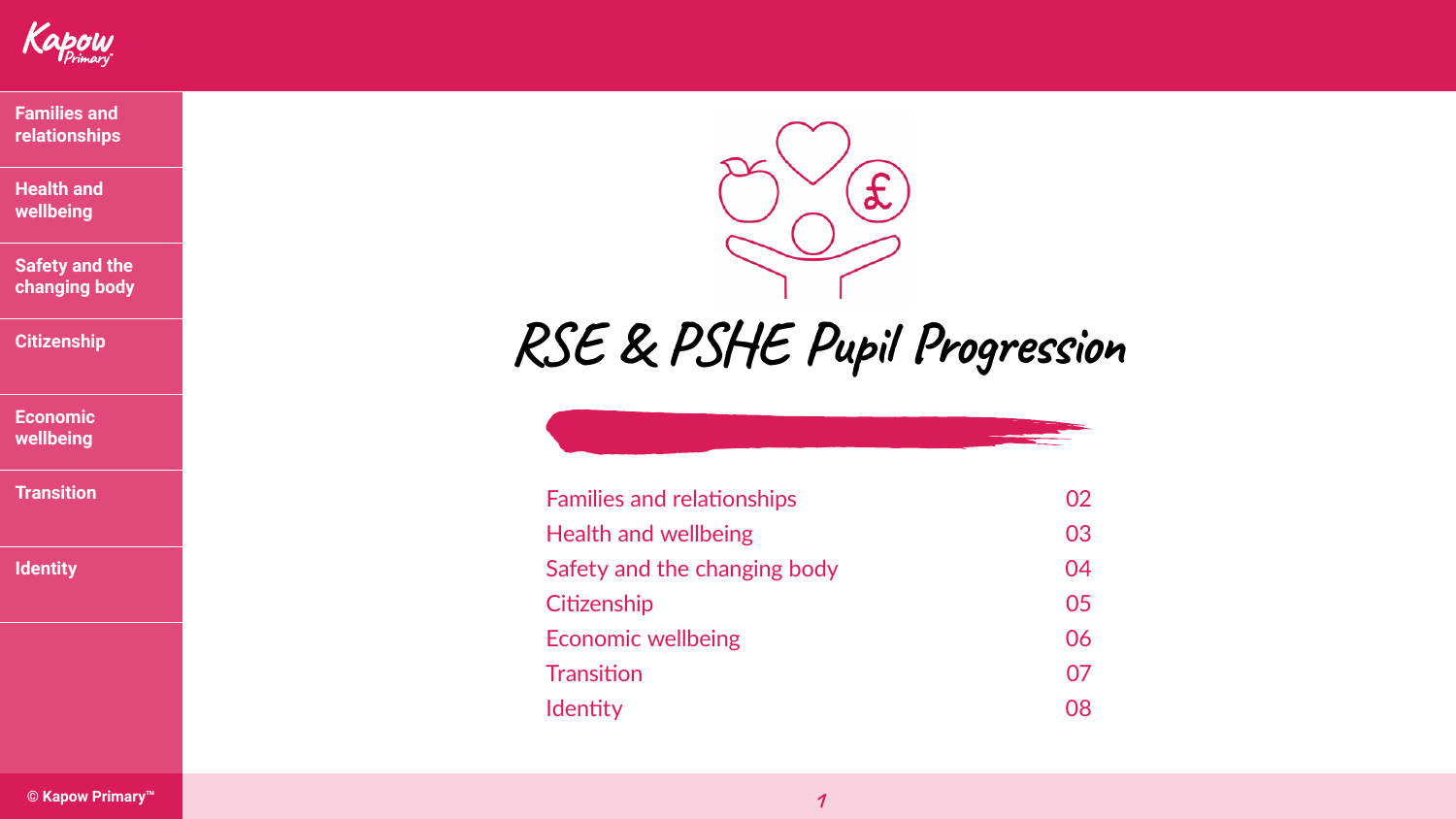





<span id="page-1-0"></span>

| <b>Capow</b>                                              |                                    | <b>Year 1</b>                                                                                                                                                    | <b>Year 2</b>                                                                                                                                            | Year <sub>3</sub>                                                                                                                                      | Year 4                                                                                                                                                  | Year 5                                                                                                                                                                                | Year 6                                                                                                                                                                 |
|-----------------------------------------------------------|------------------------------------|------------------------------------------------------------------------------------------------------------------------------------------------------------------|----------------------------------------------------------------------------------------------------------------------------------------------------------|--------------------------------------------------------------------------------------------------------------------------------------------------------|---------------------------------------------------------------------------------------------------------------------------------------------------------|---------------------------------------------------------------------------------------------------------------------------------------------------------------------------------------|------------------------------------------------------------------------------------------------------------------------------------------------------------------------|
| <b>Families and</b><br>relationships<br><b>Health and</b> | <b>Family</b>                      | • Understanding that<br>families can include a<br>range of people and how<br>different members of a<br>family are related to each<br>other                       | • Learning that families can<br>be made up of different<br>people<br>• Understanding that<br>families offer care, love<br>and support                    | • Learning that problems can<br>occur in families and that<br>their is help available if<br>needed                                                     | • Understanding that<br>families are varied, in the<br>UK and across the world<br>and having respect for<br>these differences                           | • Understanding that we<br>all have different positive<br>attributes and we should<br>be proud of these<br>• Learning what marriage is<br>and that it is a choice that<br>people make |                                                                                                                                                                        |
| wellbeing<br>Safety and the<br>changing body              |                                    |                                                                                                                                                                  |                                                                                                                                                          |                                                                                                                                                        |                                                                                                                                                         | • Learning that sometimes<br>families can make children<br>feel unhappy or unsafe and<br>that there is help available                                                                 |                                                                                                                                                                        |
| <b>Citizenship</b>                                        | <b>Friendships</b>                 | • To begin to understand the<br>characteristics of positive<br>friendships<br>• Learning that friendships<br>can have problems but that<br>these can be overcome | • Understanding difficulties<br>in friendships and action<br>that can be taken                                                                           | • Exploring ways to resolve<br>friendship problems<br><b>Developing an</b><br>understanding of the<br>impact of bullying and<br>what to do if bullying | • Exploring physical and<br>emotional boundaries in<br>friendships<br>• Exploring different<br>roles related to bullying<br>including victim, bully and | • Understanding that<br>friendships will encounter<br>issues but that this may<br>strengthen them<br>• Understanding the impact<br>of bullying and what might                         | • Learning that friendships<br>can experience conflict,<br>and ways in which<br>to resolve conflict,<br>through negotiation and<br>compromise                          |
| <b>Economic</b><br>wellbeing                              |                                    | • Exploring friendly<br>behaviours                                                                                                                               |                                                                                                                                                          | <b>OCCULS</b>                                                                                                                                          | bystander                                                                                                                                               | influence the behaviour of<br>a bully                                                                                                                                                 |                                                                                                                                                                        |
| <b>Transition</b>                                         | <b>Respectful</b><br>relationships | • Learning to recognise how<br>other people show their<br>feelings and how to care<br>for others<br>$\bullet$ Exploring the ability to<br>successfully work with | • Learning how other people<br>show their feelings and<br>how to respond to them<br>• Exploring the conventions<br>of manners in different<br>situations | Understanding what trust<br>is and identifying who I<br>can trust<br>• Learning about the<br>effects of non verbal<br>communication                    | • Understanding expected<br>courtesy and manners in a<br>range of scenarios<br>• Understanding how my<br>actions and behaviour<br>affects others        | • Learning how stereotypes<br>can be unfair, negative and<br>destructive                                                                                                              | • Learning what respect<br>is and that it is part of a<br>relationship<br>• Understanding that<br>everyone deserves to be<br>respected but that respect<br>can be lost |
| <b>Identity</b>                                           |                                    | different people<br>• Understanding ways to<br>help others                                                                                                       | • Developing an<br>understanding of self<br>respect                                                                                                      | • Developing listening skills<br>• Exploring stereotyping                                                                                              | • Understanding<br>stereotyping                                                                                                                         |                                                                                                                                                                                       | • Understanding<br>stereotyping and bullying<br>linked to it                                                                                                           |
|                                                           | <b>Change and loss</b>             |                                                                                                                                                                  | • Exploring how loss and<br>change can affect us                                                                                                         |                                                                                                                                                        | $\bullet$ Learning what<br>bereavement is and how<br>to help someone who has<br>experienced bereavement                                                 |                                                                                                                                                                                       | • Understanding grief and<br>the associated emotions<br>• To explore the process and<br>emotions relating to grief                                                     |
|                                                           |                                    |                                                                                                                                                                  |                                                                                                                                                          |                                                                                                                                                        |                                                                                                                                                         |                                                                                                                                                                                       |                                                                                                                                                                        |





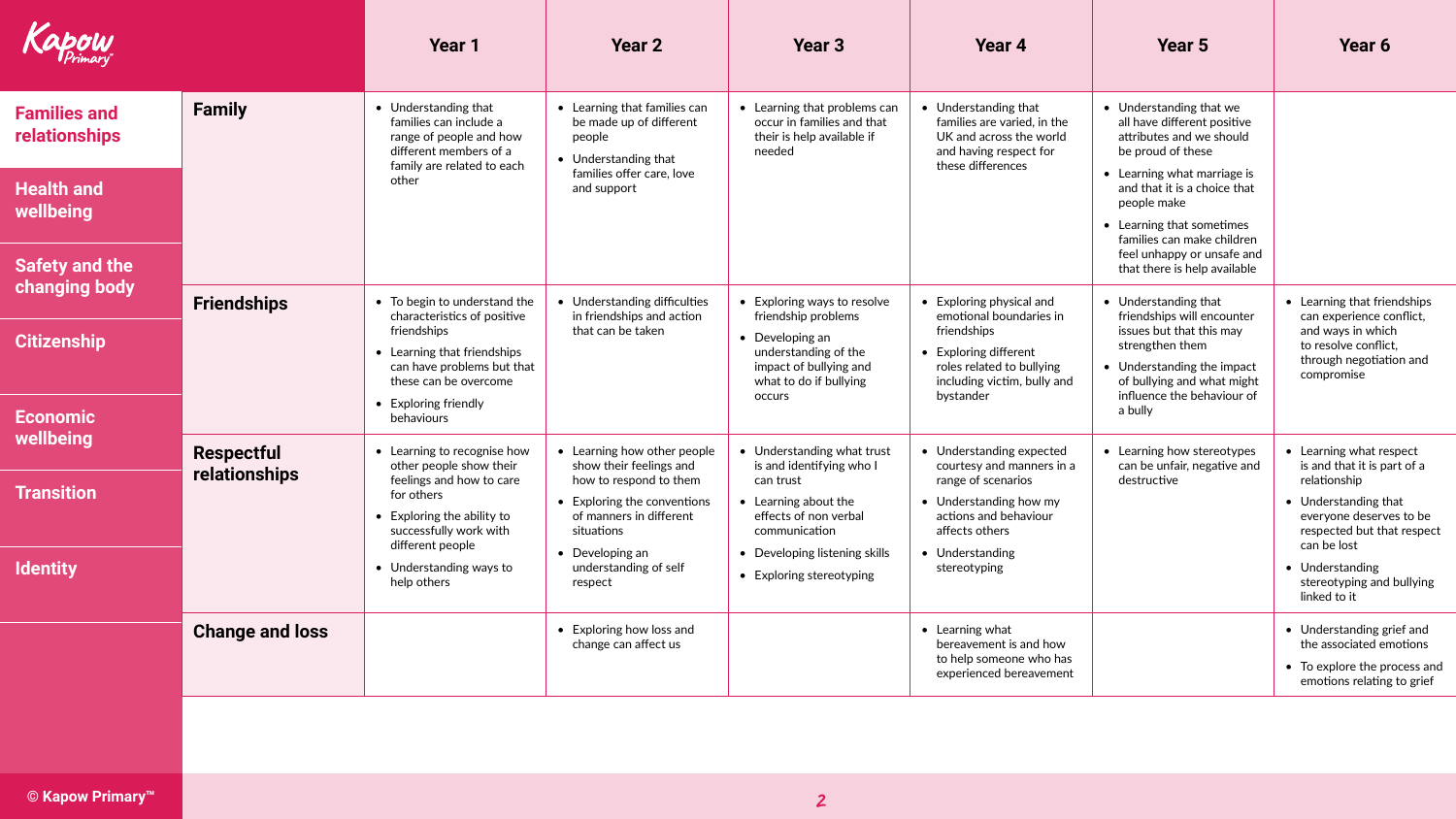ling ways of illness and the  $immunisation$ an understanding of possible signs of illness

<span id="page-2-0"></span>

| Kapow                                                                                        |                                         | <b>Year 1</b>                                                                                                                                                                                                                                                   | <b>Year 2</b>                                                                                                                                                                                                                                                                           | Year <sub>3</sub>                                                                                                                                                                                                                                                                                                                  | Year 4                                                                                                                                                                                                                                                                                                                                                                                                                                                                                            | Year 5                                                                                                                                                                                                                                                                                                                                                                                                      | Year 6                                                                                                                                                                                                                                                                                                                                                                                                                               |
|----------------------------------------------------------------------------------------------|-----------------------------------------|-----------------------------------------------------------------------------------------------------------------------------------------------------------------------------------------------------------------------------------------------------------------|-----------------------------------------------------------------------------------------------------------------------------------------------------------------------------------------------------------------------------------------------------------------------------------------|------------------------------------------------------------------------------------------------------------------------------------------------------------------------------------------------------------------------------------------------------------------------------------------------------------------------------------|---------------------------------------------------------------------------------------------------------------------------------------------------------------------------------------------------------------------------------------------------------------------------------------------------------------------------------------------------------------------------------------------------------------------------------------------------------------------------------------------------|-------------------------------------------------------------------------------------------------------------------------------------------------------------------------------------------------------------------------------------------------------------------------------------------------------------------------------------------------------------------------------------------------------------|--------------------------------------------------------------------------------------------------------------------------------------------------------------------------------------------------------------------------------------------------------------------------------------------------------------------------------------------------------------------------------------------------------------------------------------|
| <b>Families and</b><br><b>relationships</b><br><b>Health and</b><br>wellbeing                | <b>Health and</b><br>prevention         | $\bullet$ Understanding the<br>importance of hand hygiene<br>• Understanding the risks of<br>sun exposure and how to<br>stay safe in the sun<br>$\bullet$ Developing an<br>understanding of allergies<br>and what to do if someone<br>has an allergic reaction  | $\bullet$ Developing an<br>understanding of how to<br>look after my teeth                                                                                                                                                                                                               |                                                                                                                                                                                                                                                                                                                                    | • Developing independence<br>in looking after my teeth                                                                                                                                                                                                                                                                                                                                                                                                                                            | • Understanding the risks of<br>exposure to the sun and<br>developing independence<br>for protecting myself in the<br>sun                                                                                                                                                                                                                                                                                   | • Understanding ways of<br>preventing illness and the<br>benefits of immunisation<br>• Developing an understandir<br>of possible signs of illness<br>and some actions I can take                                                                                                                                                                                                                                                     |
| <b>Safety and the</b><br>changing body<br><b>Citizenship</b><br><b>Economic</b><br>wellbeing | <b>Physical health and</b><br>wellbeing | • Exploring health related<br>jobs and people who help to<br>keep us healthy<br>• Understanding the<br>importance of sleep and<br>positive sleep habits<br>• Exploring two different<br>methods of relaxation:<br>progressive muscle<br>relaxation and laughter | • Understanding the<br>importance of exercise and<br>its effect on the body<br>• Understanding when<br>relaxation techniques can<br>be useful and learning<br>breathing exercises to aid<br>relaxation                                                                                  | • Developing the ability to<br>plan for a healthy lifestyle<br>with physical activity, a<br>balanced diet and rest<br>• Understanding the positive<br>impact of relaxation on the<br>body and learning relaxation<br>stretches<br>• Understanding what a<br>balanced diet is and the<br>effects upon mental and<br>physical health | • Identifying what makes me<br>feel calm and relaxed and<br>learning visualization as a<br>tool to aid relaxation<br>• Understanding the skills<br>needed for different<br>jobs and exploring how<br>my skills can be used to<br>undertake certain jobs and<br>roles                                                                                                                                                                                                                              | • Understanding the benefits<br>of sleep and developing<br>greater responsibility for<br>ensuring good quality sleep<br>• Understanding the<br>relationship between stress<br>and relaxation and exploring<br>yoga as a technique for<br>relaxation                                                                                                                                                         | • Understanding that I have a<br>responsibility to look after my<br>overall health, including, diet, ora<br>hygiene, physical activity, rest an<br>relaxation<br>• Understanding the factors which<br>contribute to my physical and<br>mental health<br>• Identifying a range of relaxation<br>strategies and situations in which<br>they would be useful<br>• Learning about the affects<br>technology can have on mental<br>health |
| <b>Transition</b><br><b>Identity</b>                                                         | <b>Mental wellbeing</b>                 | • Understanding my strengths<br>and qualities<br>• Understanding and<br>describing feelings and<br>emotions                                                                                                                                                     | • Recognising an increasing<br>range of feelings and some<br>strategies for managing<br>different emotions<br>• Developing empathy<br>• Identifying personal goals<br>and how to work towards<br>them<br>• Exploring the need<br>for perseverance and<br>developing a growth<br>mindset | • Exploring my identity<br>through the groups I belong<br>to<br>• Identifying my strengths<br>and exploring how I use<br>them to helps others<br>$\bullet$ Understanding how to<br>overcome problems by<br>breaking them into smaller,<br>achievable steps                                                                         | $\bullet$ Understanding that it is<br>normal to experience a range<br>of emotions<br>• Developing the ability to<br>appreciate the emotions of<br>others in different situations<br>$\bullet$ Learning to take<br>responsibility for my<br>emotions and that I can<br>control some things but not<br>others<br>• Developing an understanding<br>of mental health including<br>experiencing problems<br>• Developing a growth<br>mindset, acknowledging<br>that mistakes are useful to<br>learning | • Understanding what can<br>cause stress and how to<br>deal with it<br>• Exploring ways to achieve<br>a goal, setting short-term,<br>medium-term and long-term<br>targets<br>• Developing the ability to<br>take responsibility for and<br>manage my feelings<br>• Identifying how failure can<br>make me feel, learning to<br>manage those feelings and<br>that failure is an important<br>part of success | • Exploring my personal<br>qualities and how to build<br>on them<br>• Learning the importance of<br>resilience and developing<br>strategies for being resilient<br>in challenging situations<br>• Identifying long-term goals<br>and developing a plan as to<br>how to achieve them<br>• Learning about the affects<br>technology can have on<br>mental health                                                                       |

responsibility to look after my overall health, including, diet, oral hygiene, physical activity, rest and

> g the factors which  $\widetilde{\phantom{a}}$  my physical and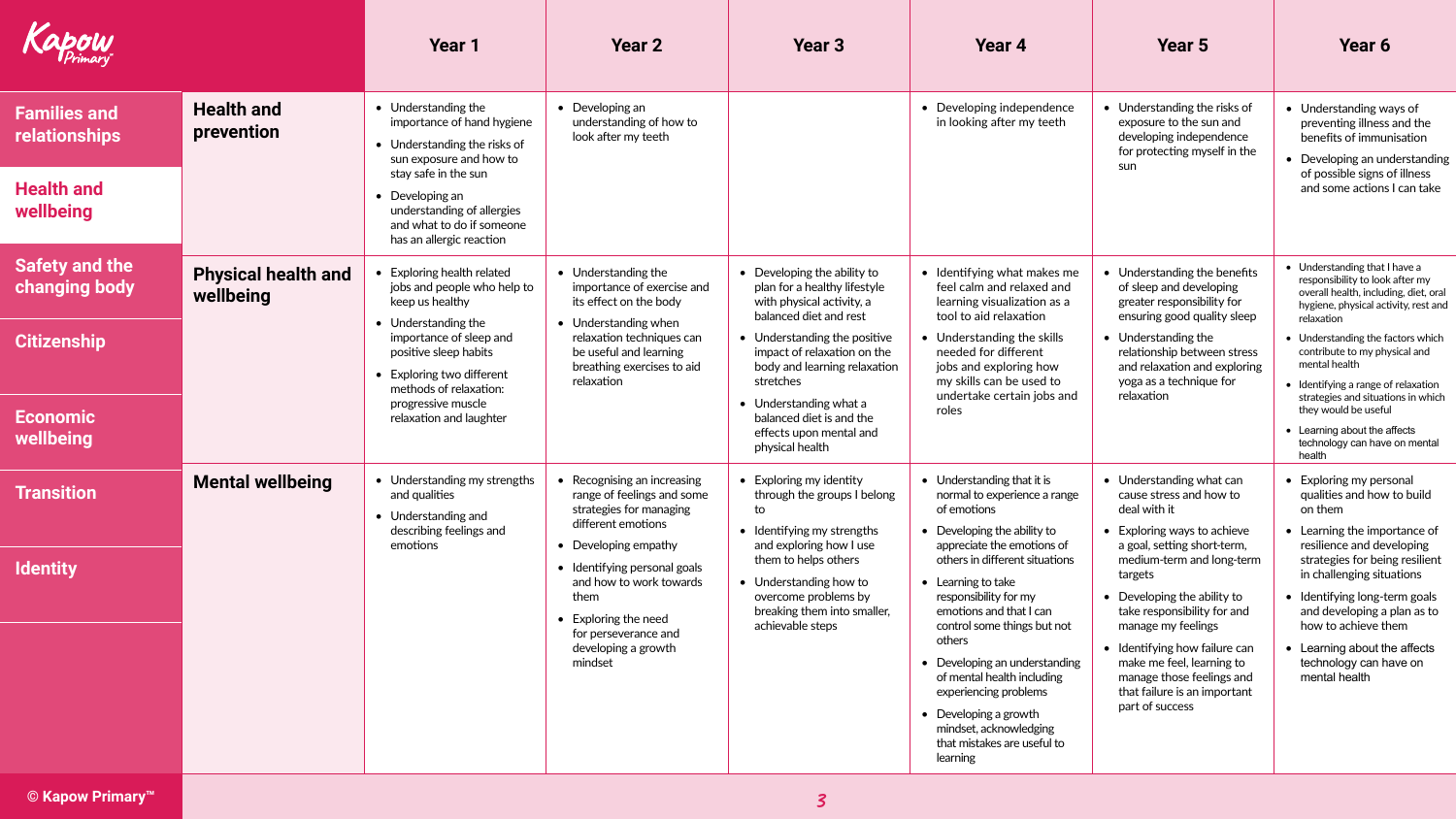<span id="page-3-0"></span>

| Kapow                                                                                                                                  |                                                           | Year <sub>1</sub>                                                                                                                                                                                                                                                                                                                                                                                   | <b>Year 2</b>                                                                                                                                                                                                                                                                                                                                                                                            | Year 3                                                                                                                                                                                                                                       | Year 4                                                                                                                                                                                                                                                                                                                                    | <b>Year 5</b>                                                                                                                                                                                                                                                                                      | Year 6                                                                                                                                                                                                                                                                                                                                                |
|----------------------------------------------------------------------------------------------------------------------------------------|-----------------------------------------------------------|-----------------------------------------------------------------------------------------------------------------------------------------------------------------------------------------------------------------------------------------------------------------------------------------------------------------------------------------------------------------------------------------------------|----------------------------------------------------------------------------------------------------------------------------------------------------------------------------------------------------------------------------------------------------------------------------------------------------------------------------------------------------------------------------------------------------------|----------------------------------------------------------------------------------------------------------------------------------------------------------------------------------------------------------------------------------------------|-------------------------------------------------------------------------------------------------------------------------------------------------------------------------------------------------------------------------------------------------------------------------------------------------------------------------------------------|----------------------------------------------------------------------------------------------------------------------------------------------------------------------------------------------------------------------------------------------------------------------------------------------------|-------------------------------------------------------------------------------------------------------------------------------------------------------------------------------------------------------------------------------------------------------------------------------------------------------------------------------------------------------|
| <b>Families and</b><br>relationships<br><b>Health and</b><br>wellbeing<br><b>Safety and the</b><br>changing body<br><b>Citizenship</b> | <b>Being safe</b><br>(including online)                   | • Understanding how to<br>respond appropriately<br>to adults in a range of<br>settings<br>• Understanding what to do<br>if I get lost<br>• Exploring potential hazards<br>in the home and how to<br>avoid these<br>• Understanding the roles<br>people have within the<br>local community to help<br>keep me safe<br>$\bullet$ Developing an<br>understanding of<br>appropriate physical<br>contact | $\bullet$ Developing an<br>understanding of being<br>safe near roads and<br>learning how to cross<br>roads safely<br>• Understanding the safe<br>use of medicines<br>• Beginning to understand<br>the importance of staying<br>safe online<br>• Understanding the<br>difference between secrets<br>and surprises<br>• Understanding the concept<br>of privacy and naming the<br>private parts of my body | • Understanding ways to<br>keep safe when crossing<br>and near roads<br>• Developing skills as a<br>responsible digital citizen<br>• Recognising and<br>responding to<br>cyberbullying<br>• Beginning to recognise<br>unsafe digital content | $\bullet$ Developing an<br>understanding of being<br>safe online<br>• Understanding how to<br>seek help if I need to<br>• Exploring the difference<br>between private and public<br>• Understanding that age<br>restrictions are designed to<br>protect me<br>• Learning about the<br>benefits and risks of<br>sharing information online | $\bullet$ Developing an<br>understanding of how to<br>ensure relationships online<br>are safe<br>• Recognising an increasing<br>number of online risks and<br>ways to stay safe online                                                                                                             | $\bullet$ Developing an<br>understanding about<br>the reliability of online<br>information<br>• Exploring online<br>relationships including<br>dealing with problems<br>• Understanding that online<br>relationships should be<br>treated in the same way as<br>face to face relationships<br>• Knowing where to get help<br>with any online problems |
| <b>Economic</b><br>wellbeing<br>Transition                                                                                             | Drugs, alcohol and<br>tobacco                             | • Exploring what is and isn't<br>safe to put in or on my<br>body                                                                                                                                                                                                                                                                                                                                    | • Learning how to be safe<br>around medicines                                                                                                                                                                                                                                                                                                                                                            | • Exploring that people and<br>things can influence me<br>and I need to make the<br>right decision for me<br>• Exploring choices and<br>decisions that I can make                                                                            | • Understanding the risks<br>associated with tobacco                                                                                                                                                                                                                                                                                      | • Understanding the<br>influence others can have<br>on me<br>• Learning strategies I can<br>use to overcome pressure<br>from others                                                                                                                                                                | • Understanding the risks<br>associated with alcohol                                                                                                                                                                                                                                                                                                  |
| <b>Identity</b>                                                                                                                        | The changing<br>adolescent body<br><b>Basic first aid</b> | • Understanding what<br>classes as an emergency<br>and how to make a call to                                                                                                                                                                                                                                                                                                                        | • Knowing the names of<br>parts of my body                                                                                                                                                                                                                                                                                                                                                               | • Knowing how to call the<br>emergency services<br>• Knowing how to respond                                                                                                                                                                  | $\bullet$ Developing an<br>understanding of physical<br>and emotional changes as I<br>grow up<br>• Knowing how to help<br>someone with asthma                                                                                                                                                                                             | • Understanding the physical<br>changes from childhood to<br>adulthood<br>$\bullet$ Developing an<br>understanding of the<br>main aspects of puberty,<br>including menstruation<br>• Learning about the<br>emotional changes during<br>puberty<br>• Knowing how to help<br>someone who is bleeding | • Knowing the changes<br>experienced during<br>puberty<br>• Understanding how a baby<br>is conceived and develops<br>• Knowing how to help<br>someone who is choking<br>• Knowing how to                                                                                                                                                              |
| © Kapow Primary™                                                                                                                       |                                                           | the emergency services                                                                                                                                                                                                                                                                                                                                                                              |                                                                                                                                                                                                                                                                                                                                                                                                          | to bites and stings<br>$\boldsymbol{q}$                                                                                                                                                                                                      |                                                                                                                                                                                                                                                                                                                                           |                                                                                                                                                                                                                                                                                                    | help someone who is<br>unresponsive                                                                                                                                                                                                                                                                                                                   |

-11





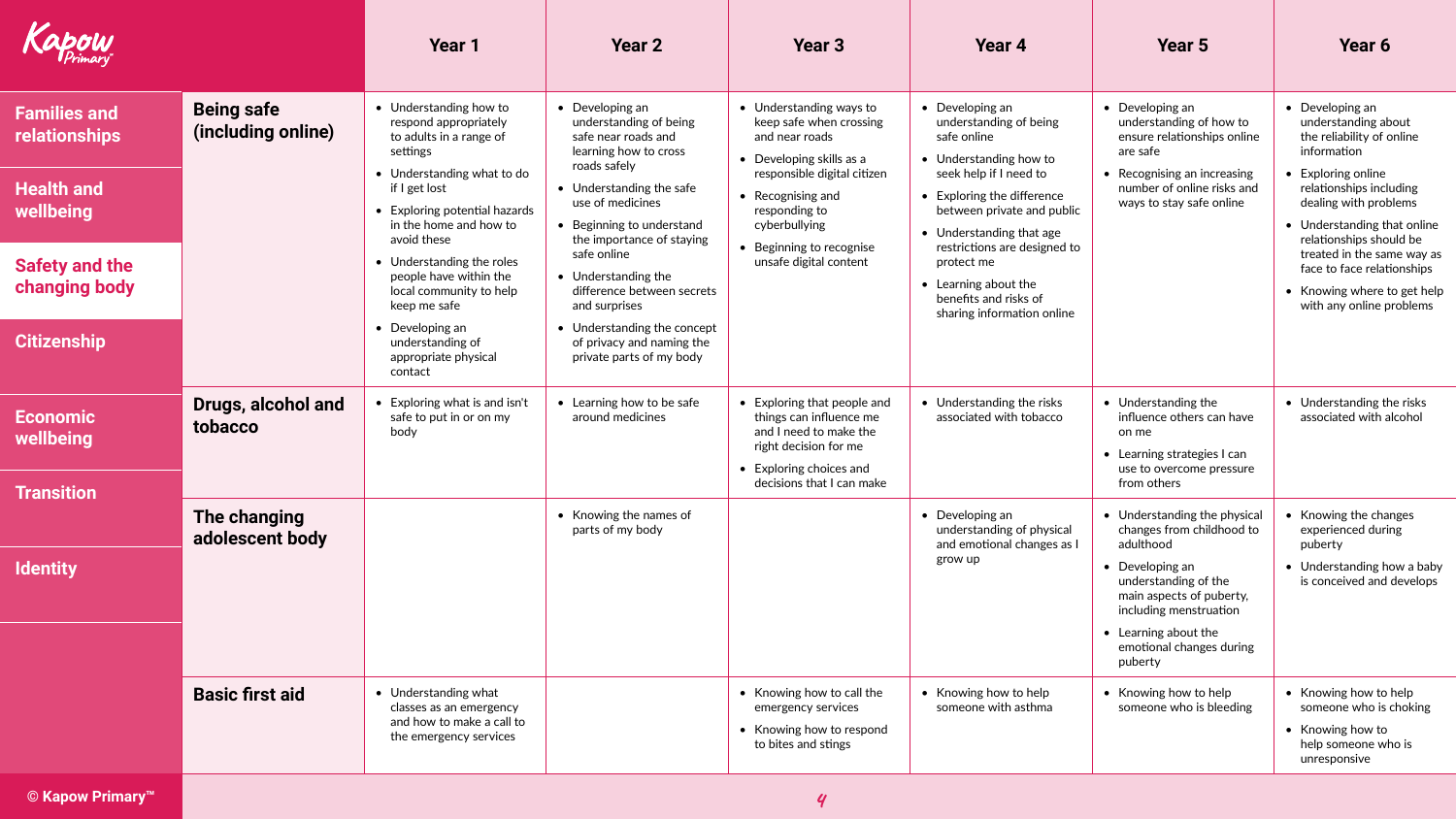<span id="page-4-0"></span>

| Kapow                                | Year 1                                                                     | <b>Year 2</b>                                                                                      | <b>Year 3</b>                                                                                                         | Year 4                                                                                 | Year 5                                                                                         | Year 6                                                                                |
|--------------------------------------|----------------------------------------------------------------------------|----------------------------------------------------------------------------------------------------|-----------------------------------------------------------------------------------------------------------------------|----------------------------------------------------------------------------------------|------------------------------------------------------------------------------------------------|---------------------------------------------------------------------------------------|
| <b>Families and</b><br>relationships | • Understanding rules in school                                            | • Understanding rules in the<br>community                                                          | • Developing an understanding of<br>children's rights and how they<br>help children                                   | • Understanding that human<br>rights apply to everyone and<br>who protects these       | • Understanding the law and what<br>happens when someone breaks                                | • Understanding how human<br>rights protect people                                    |
| <b>Health and</b><br>wellbeing       | • Recognising why rules are<br>necessary                                   | • Understanding how rules are<br>made                                                              | • Considering the responsibilities<br>adults and children have to<br>maintain children's rights                       | • Understanding how reusing<br>items is of benefit to the<br>environment               | • Understanding how rights and<br>responsibilities link                                        | • Developing an understanding of<br>the importance of education                       |
| <b>Safety and the</b>                | • Understanding the needs of<br>different animals and how to<br>meet these | • Recognising the importance<br>of looking after the school<br>environment                         | • Understand how recycling can<br>have a positive impact on the<br>environment                                        | • Understanding the role of local<br>government                                        | • Developing an understanding of<br>freedom of expression                                      | • Developing an understanding of<br>environmental issues relating to<br>food          |
| <b>changing body</b>                 | • Understanding the needs of<br>younger children and how these<br>change   | • Identifying ways to help look<br>after the school environment                                    | • Developing an understanding of<br>how democracy works at a local<br>level                                           | • Understanding the groups which<br>make up a community and the<br>benefits they bring | Understanding why reducing use<br>of materials is positive for the<br>environment              | $\sqrt{2}$ Developing an understanding<br>of causes which are important<br>personally |
| <b>Citizenship</b>                   | • Understanding how voting can<br>be used to make decisions                | • Understanding the jobs people<br>do to look after the environment<br>in school and the local     | Understanding the need for<br>rules and the consequences of<br>breaking these                                         | • Understanding the positives<br>diversity brings to a community                       | • Developing an understanding of<br>how parliament and Government<br>work                      | • Understanding how government<br>works                                               |
| <b>Economic</b><br>wellbeing         | • Understanding differences<br>between people                              | community<br>• Understanding how democracy<br>works in school through the<br><b>School Council</b> | • Developing an understanding<br>of groups within the local<br>community and how these<br>support the local community |                                                                                        | • Understanding the contribution<br>people make to the community<br>and how this is recognised | • Understanding what prejudice<br>and discrimination are                              |
| <b>Transition</b>                    | Recognising the groups we<br>belong to                                     | • Understanding that everyone is<br>unique                                                         |                                                                                                                       |                                                                                        | • Developing an understanding of<br>pressure groups                                            | • Understanding how prejudice<br>and discrimination can be<br>overcome                |
| <b>Identity</b>                      |                                                                            | • Recognising the contribution<br>people make to the local<br>community                            |                                                                                                                       |                                                                                        |                                                                                                |                                                                                       |
|                                      |                                                                            |                                                                                                    |                                                                                                                       |                                                                                        |                                                                                                |                                                                                       |
|                                      |                                                                            |                                                                                                    |                                                                                                                       |                                                                                        |                                                                                                |                                                                                       |
|                                      |                                                                            |                                                                                                    |                                                                                                                       |                                                                                        |                                                                                                |                                                                                       |
| © Kapow Primary <sup>™</sup>         |                                                                            |                                                                                                    |                                                                                                                       |                                                                                        |                                                                                                |                                                                                       |



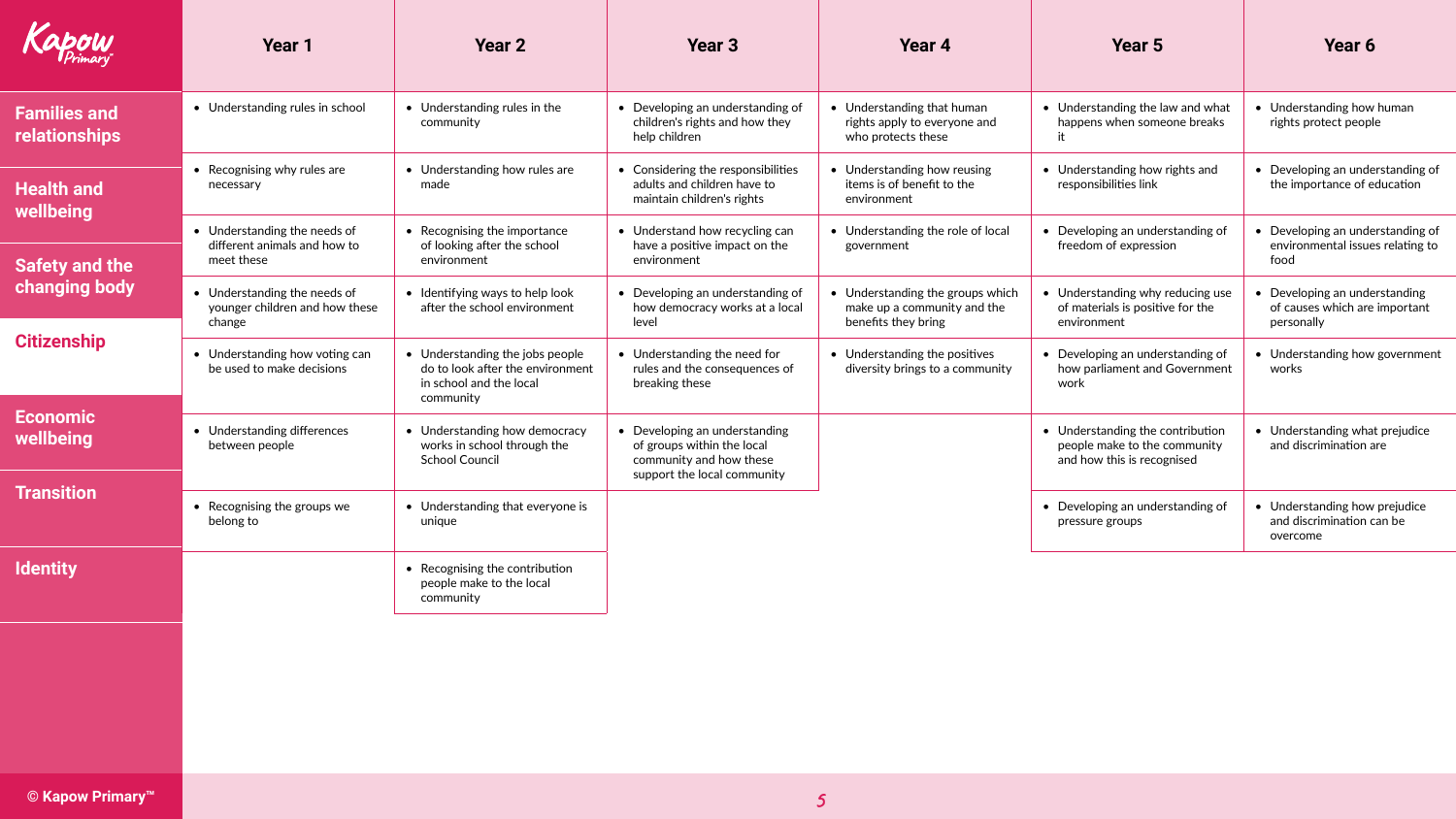<span id="page-5-0"></span>

| Kapow                                  | Year 1                                                                                           | Year 2                                                                    | <b>Year 3</b>                                                                                                          | Year 4                                                                              | Year 5                                                                | Year 6                                                                                         |
|----------------------------------------|--------------------------------------------------------------------------------------------------|---------------------------------------------------------------------------|------------------------------------------------------------------------------------------------------------------------|-------------------------------------------------------------------------------------|-----------------------------------------------------------------------|------------------------------------------------------------------------------------------------|
| <b>Families and</b><br>relationships   | • Developing an understanding of<br>the value of money and how to<br>keep it safe                | • Understanding the value of<br>money and where it comes from             | • Understanding that there are<br>different ways to pay for things                                                     | • Understanding the factors which<br>affect whether something is<br>value for money | • Understand how to create a<br>budget based on priorities            | • Recognising differences in how<br>people deal with money and the<br>role of emotions in this |
| <b>Health and</b>                      | • Understanding where money<br>comes from                                                        | • Developing an understanding of<br>wants and needs                       | • Developing an understanding of<br>budgeting                                                                          | • Understand the importance of<br>tracking money                                    | • Developing an understanding of<br>borrowing money                   | • Understanding how to keep<br>bank accounts safe                                              |
| wellbeing                              | Developing an understanding of<br>how banks work                                                 | • Recognising that people make<br>choices about how to spend<br>money     | • Understanding that money can<br>cause a range of feelings                                                            | • Understanding the impact of<br>losing money                                       | • Beginning to understand income<br>and expenditure                   | • Developing an understanding of<br>gambling                                                   |
| <b>Safety and the</b><br>changing body | • Recognising the range of jobs<br>available in school and the skills<br>people need to do these | • Developing an understanding of<br>how to select a bank account          | • Understanding that people have<br>different attitudes to money                                                       | • Developing an understanding of<br>what might influence job choices                | • Developing an understanding<br>about risks associated with<br>money | • Understanding the routes into<br>different jobs                                              |
| <b>Citizenship</b>                     |                                                                                                  | • Beginning to understand how<br>people select the job they want<br>to do | • Growing understanding of the<br>range of jobs available                                                              | • Understanding how work can<br>change over time                                    | • Understand stereotypes in work<br>and how these can be overcome     | • Recognising that people change<br>jobs for a number of reasons                               |
| <b>Economic</b><br>wellbeing           |                                                                                                  |                                                                           | • Understanding the stereotypes<br>which can exist around jobs<br>but that these should not affect<br>people's choices |                                                                                     | • Understanding the role of<br>money in selecting a job               |                                                                                                |
| <b>Transition</b>                      |                                                                                                  |                                                                           |                                                                                                                        |                                                                                     |                                                                       |                                                                                                |
| <b>Identity</b>                        |                                                                                                  |                                                                           |                                                                                                                        |                                                                                     |                                                                       |                                                                                                |
|                                        |                                                                                                  |                                                                           |                                                                                                                        |                                                                                     |                                                                       |                                                                                                |
|                                        |                                                                                                  |                                                                           |                                                                                                                        |                                                                                     |                                                                       |                                                                                                |
| © Kapow Primary <sup>™</sup>           |                                                                                                  |                                                                           |                                                                                                                        | 6                                                                                   |                                                                       |                                                                                                |



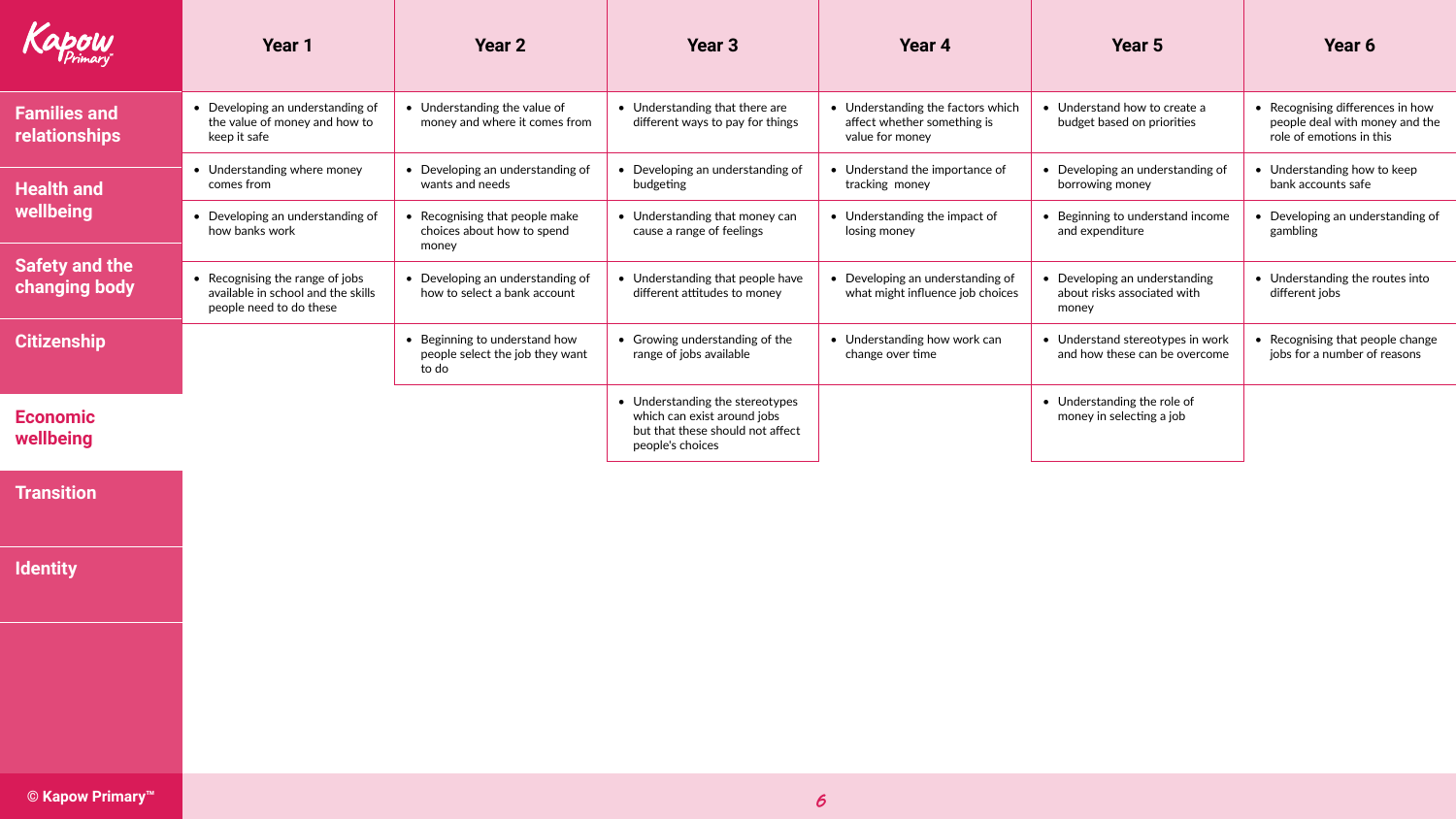<span id="page-6-0"></span>

| Kapow                                  | Year 1                                                            | Year 2                                         | Year 3                                                | Year 4                           | Year 5                                                     | Year 6                                                                                           |
|----------------------------------------|-------------------------------------------------------------------|------------------------------------------------|-------------------------------------------------------|----------------------------------|------------------------------------------------------------|--------------------------------------------------------------------------------------------------|
| <b>Families and</b><br>relationships   | • Recognising own strengths                                       | • Understanding that change is<br>part of life | • Learning strategies to deal with<br>change          | • Recognising own achievements   | • Understanding the skills needed<br>for roles in school   | • Recognising that change can<br>cause mixed feelings                                            |
| <b>Health and</b>                      | • Understanding that changes can<br>be both positive and negative | • Recognising ways to deal with<br>change      | • Understanding opportunities<br>and responsibilities | • Understanding how to set goals | • Recognising own skills and how<br>these can de developed | • Understanding a greater range<br>of strategies to deal with<br>feelings associated with change |
| wellbeing                              |                                                                   |                                                |                                                       |                                  |                                                            |                                                                                                  |
| <b>Safety and the</b><br>changing body |                                                                   |                                                |                                                       |                                  |                                                            |                                                                                                  |
| <b>Citizenship</b>                     |                                                                   |                                                |                                                       |                                  |                                                            |                                                                                                  |
| Economic<br>wellbeing                  |                                                                   |                                                |                                                       |                                  |                                                            |                                                                                                  |
| <b>Transition</b>                      |                                                                   |                                                |                                                       |                                  |                                                            |                                                                                                  |
| <b>Identity</b>                        |                                                                   |                                                |                                                       |                                  |                                                            |                                                                                                  |
|                                        |                                                                   |                                                |                                                       |                                  |                                                            |                                                                                                  |
|                                        |                                                                   |                                                |                                                       |                                  |                                                            |                                                                                                  |
|                                        |                                                                   |                                                |                                                       |                                  |                                                            |                                                                                                  |
| © Kapow Primary <sup>™</sup>           |                                                                   |                                                |                                                       |                                  |                                                            |                                                                                                  |